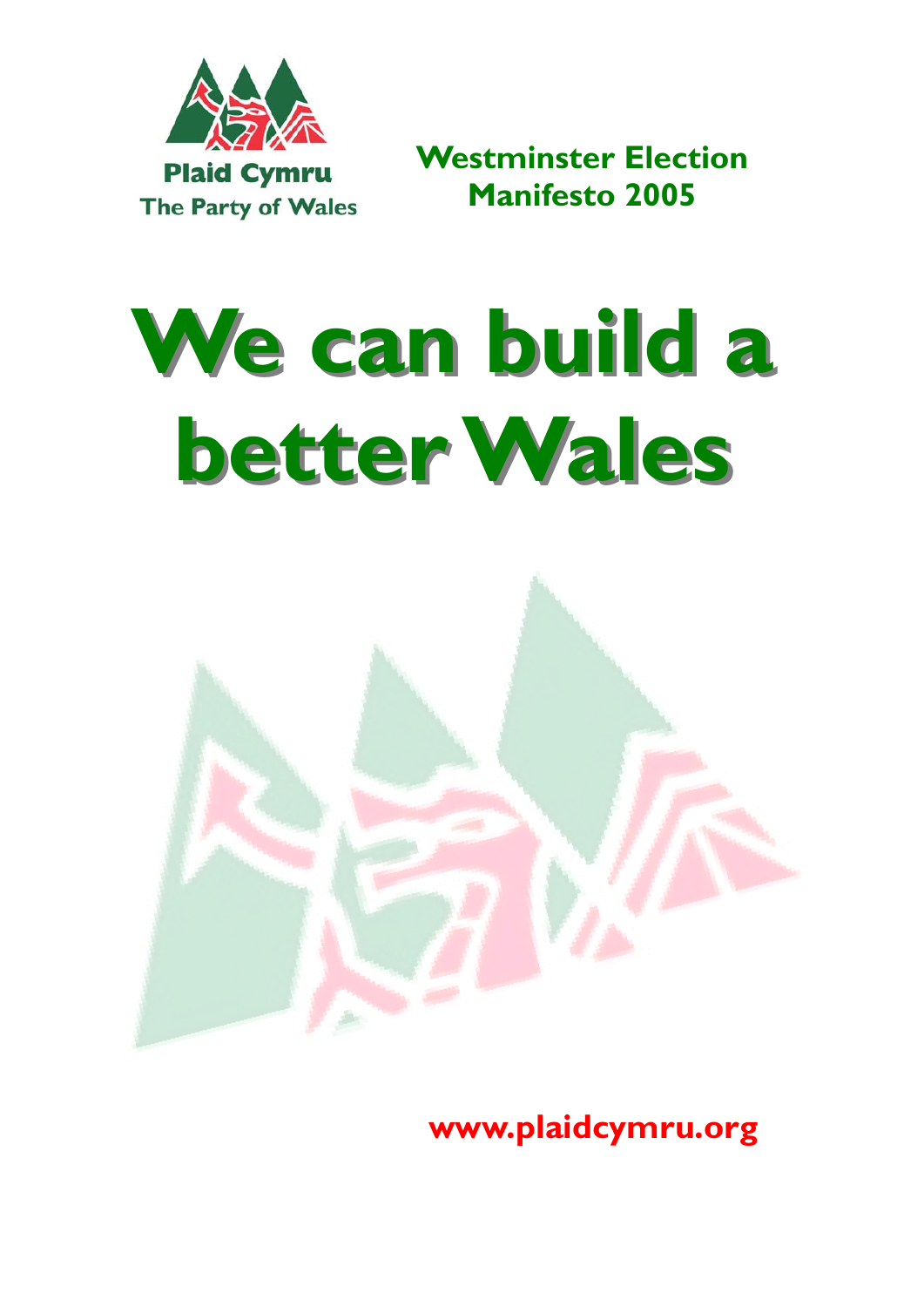

## **INTRODUCTION**

**Plaid Cymru the Party of Wales has a vision, a vision for a better Wales.** 

**We are not about a few minor changes here and there, but about the creation of a modern, confident, dynamic Wales which is an exciting and safe place to live in, and which reaches out to the wider world of which we want to be an integral part.** 

As we face an election, we cannot but have a glimpse of that Wales. That is what we do in this manifesto, a programme which has at its core the need to support and strengthen public services, and to remove the injustice and inequality so evident in our society.

Here we summarise some of the changes that are needed if we are to move towards a better Wales, and create a society which is fairer, more open and more equal. We have a long way to go, but we ask the people of Wales to have faith in a party which has a vision for Wales, a vision of a fair society, a sustainable economy and environment, and a world of peaceful co-existence.

**But above all, we ask the people of Wales to have faith and confidence in their own ability to create a better Wales, and to realise that the power to change things is in our own hands and in our own communities, if we have the will to do it. We must now move quickly to a full Parliament for Wales, and a devolved system of government which empowers democracy and the economy of all regions within Wales.** 

Sappoldwan

**President, Plaid Cymru - The Party of Wales** 

#### ISBN: 0-905077-61-X

**Adeiladwn Gymru Newydd 2 We can Build a Better Wales**  Published by Plaid Cymru-The Party of Wales, Tŷ Gwynfor, 18 Park Grove, Cardiff CF10 3BN Printed by MWL Print Group, Units 10-13, Pontyfelin Industrial Estate, New Inn, Pontypool NP4 0DQ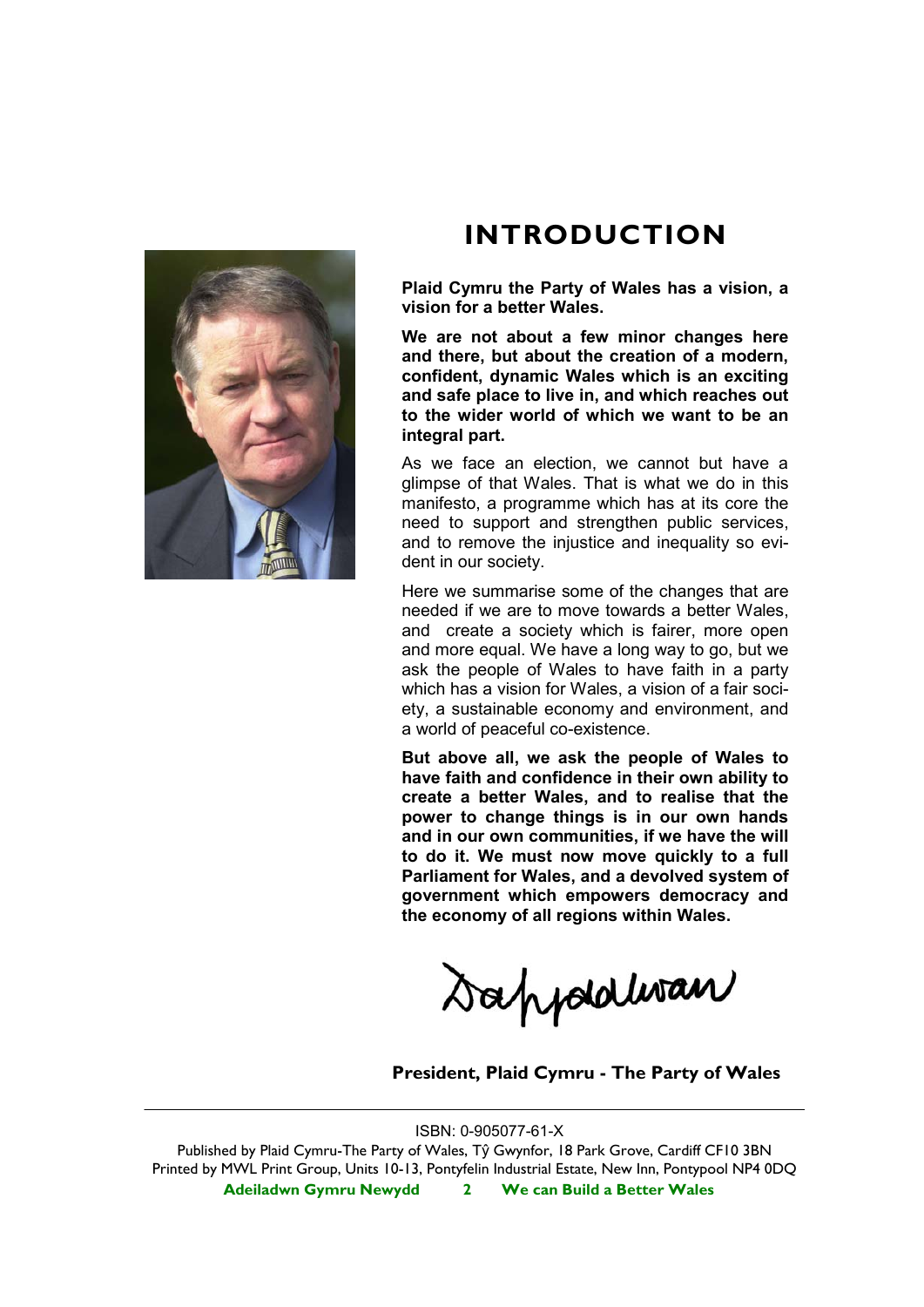# **A STRONGER ECONOMY AND A FAIRER SOCIETY**

**Since New Labour took office in 1997, economic and social inequality has increased. The tax and benefit system overall does no more to redistribute income now than it did 20 years ago, at the height of Thatcherism. Yet market forces during this time have created a society in which incomes have been less and less evenly distributed.** 

Blair's policies have compounded the problems that had accumulated during the preceding Tory years. The Thatcher Government which took office in 1979 attacked the public services, brought in tax cuts for the wealthy, increased unemployment, and pushed millions into poverty. Labour's defeat at the following election, in 1983, brought about the beginnings of "New Labour", in which the Labour Party learned to love the City of London, regard speculators as "wealth creators", defend massive social inequality as a means of providing "incentives", turn their backs on the dedication of public service workers, and abandon the interests of many of those who had voted Labour in the past.

New Labour chose not to take on the task of arguing against Tory and "free market" ideas. Instead it adapted to a political climate in which those ideas were in the ascendant. The focus of its efforts was on media and marketing rather than on policy and debate. The result now is a Labour Government which offers no serious alternative to Tory ideas. Many of its policy initiatives are simply echoes of right-wing thinktank proposals from the 1980s.

The government and corporate policies which maintain inequality on the current scale are short-sighted and self-defeating. Low pay, unemployment and insecure employment worry and demoralise people. They reduce the energy people are willing to put into being enterprising, efficient, and committed to their work. They increase levels of stress and are bad for people's health and relationships. They can breed resentment and behaviour that disturbs the community, including crime. All this works against creating the sort of society most people want to live in.

The concentration of wealth and career opportunity in south-east England is bad for the rest of the UK. It means the UK has the greatest regional economic disparities in the EU. The Welsh economy has suffered as part of this inequality.

Under Blair, the top 1% have seen their incomes increase by nearly twice the average percentage increase, whilst the bottom 1% have seen their incomes fall. Child poverty is still endemic, and the Government has failed to reach its own targets.

Wages in Wales remain low. The average full-time wage in Wales is seven-eighths (87.5%) of the UK average, and in the key Objective 1 region of West Wales and the Valleys, the economy has declined relatively under Labour.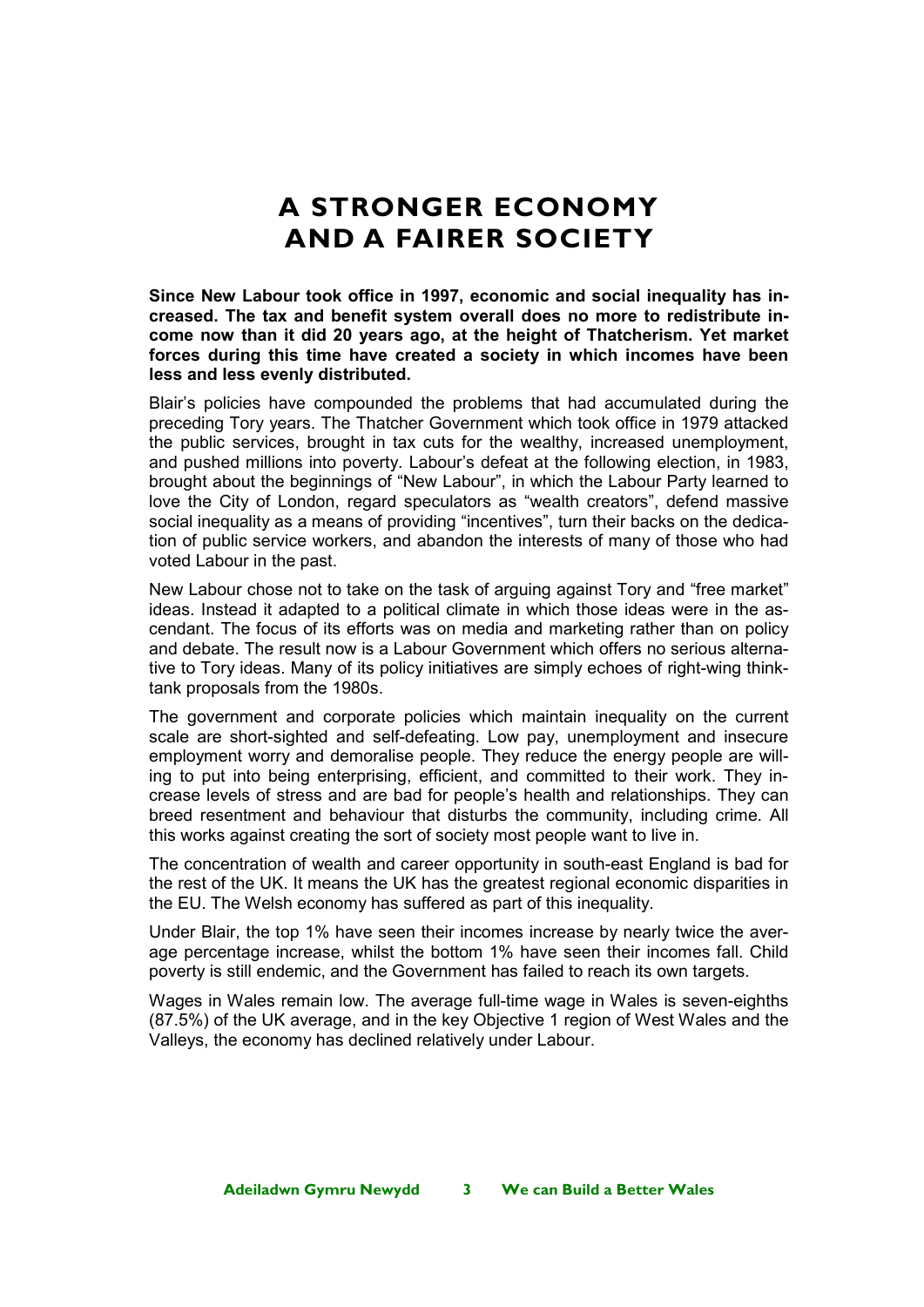**Plaid Cymru the Party of Wales will**

- **Introduce a fair tax system, including the abolition of council tax.**
- **Get a fair funding deal for Wales from the UK government.**
- **Lead Wales to the cutting edge of environmental technology and sustainable development.**
- **Campaign for a real Parliament, leading to a Wales which governs itself.**

## **FAIR TAXATION**

We want to see a more progressive tax system, with a greater number of income tax bands and a 50% rate of tax on incomes above £50,000 a year. We want to scrap the unjust council tax and replace it with a fair local income tax, **saving a Welsh couple on the state pension at least £600 a year.** 

Regional tax incentives should be used to boost the economy of Wales and other disadvantaged parts of the UK. These should include lower rates of Corporation Tax and employers' National Insurance contributions, which is a tax on employing people.

We want greater fairness in company taxation, ending the loopholes which enable large companies operating internationally to get away with paying less than their fair share of tax, and improving the position of small businesses.

We want to see taxation used to help the environment and encourage the efficient use of resources, with "green taxes" carefully designed for compatibility with our general approach of creating a fairer society.

In many cases it is appropriate to fund investment in public assets – such as hospital and school buildings – through borrowing rather than taxation. But the current PFI (Public Finance Initiative) is a wasteful and unreliable form of borrowing, which we would phase out. Even within existing PFI rules, there is scope for "not-for-profit" arrangements which could ensure that profits made under PFI are ploughed back for the public benefit rather than creamed off by the private sector.

## **PENSIONS AND SOCIAL SECURITY**

19% of Welsh pensioners lived in poverty based on 50% of average income in 2002/03. We would link the annual increase in state retirement pension with the average rise in incomes. **We would introduce a citizen's pension** – of £106 per week for a single pensioner and £161 for a couple, getting rid of the wasteful pensioner credit element which around a third of eligible pensioners in Wales do not claim.

This citizen's pension would be based on residence in the UK and thereby **end the discrimination against women under the current pension regime.**

Working Families' Tax Credit is not working as take-up is not universal and mistakes are made. Children are still in poverty. Working Families' Tax Credit and Housing Benefit must be redesigned in order to end the poverty gap – whereby benefit is lost at a very rapid rate when earnings increase. Plaid Cymru believes that raising the level at which tax is levied is better and easier for poorer families than a system of complicated credits.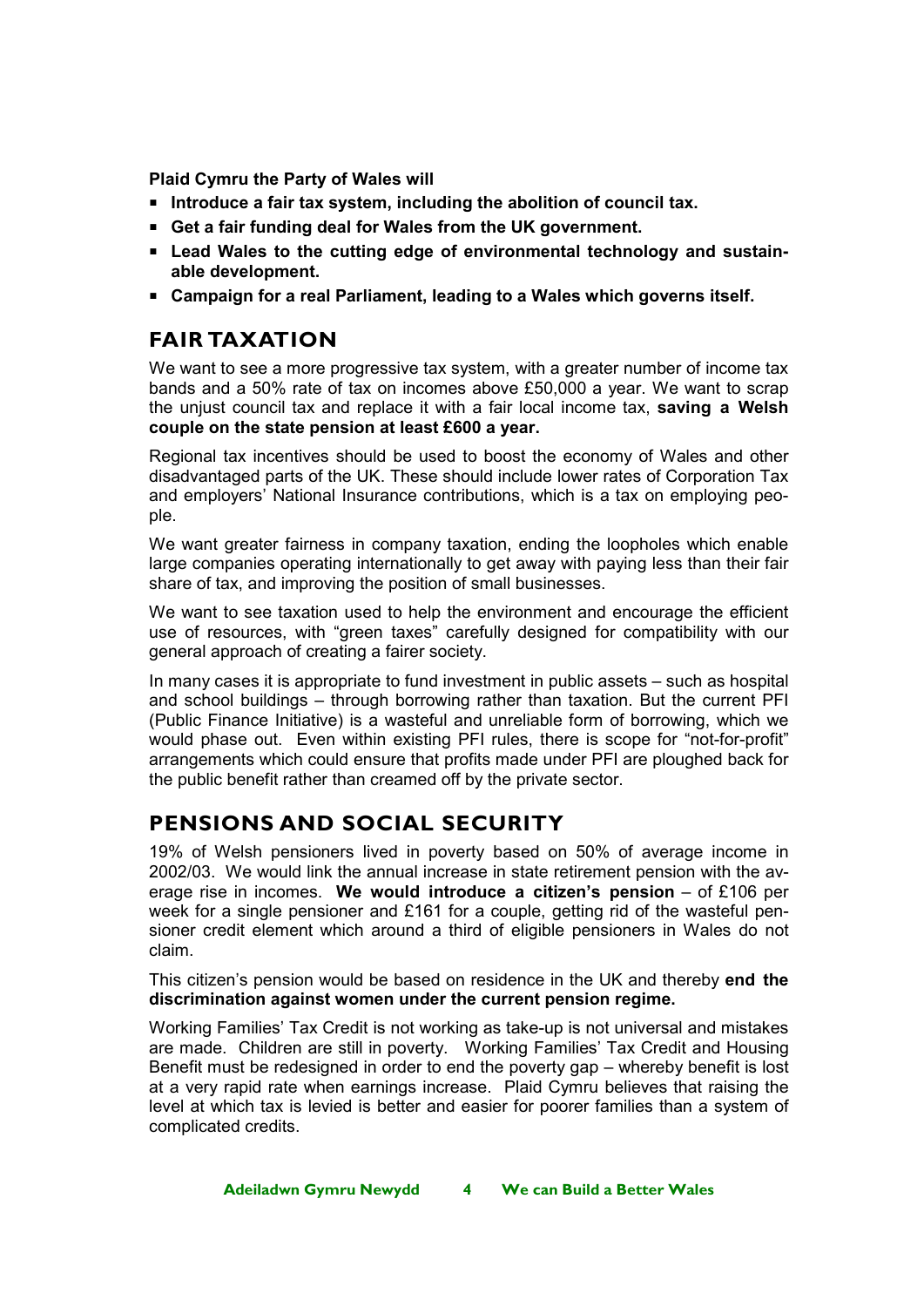The age limit (currently 66) on eligibility for the Mobility Element of the Disability Living Allowance should be abolished.

Poor Government regulation in the past has left many in badly managed private pension schemes, or company schemes where the firm has gone out of business. Plaid Cymru was the first to propose a guarantee scheme for such pensions but Government legislation to date is inadequate. We will continue to campaign for a better deal for such workers. At the same time, personal pension money being invested in second homes should not be allowed to become a source of tax loopholes.

Compensation for former coal miners suffering from respiratory diseases has been slow in coming, inefficient in operation, and often clawed back by the government. The basic approach seems to have been to hope that miners' deaths will reduce the cost of the scheme. The Government must recognise and act on its responsibilities here, and extend the compensation scheme to include former slate quarrymen.

### **FAIR FUNDING FOR WALES**

The Barnett Formula is used by governments to determine how much money goes from UK taxation to be spent in Wales. The formula is not based on the needs of Wales or other parts of the UK, or on considerations about disadvantage or inequality. It is simply a population-based percentage share based on spending in England. This works against the interests of Wales.

Plaid Cymru the Party of Wales calls for the Barnett Formula to be abolished and the pattern of government spending in different parts of the UK to be reviewed. We want to see a broad-based independent commission set up after the election to carry out this review and make detailed recommendations for a needs-based formula for the allocation of public money. This needs to take into account the large amounts of money put into London to pay for the civil service and other parts of central government, and into southern England as a whole in the form of military expenditure. Official calculations of how expenditure is allocated often fail to take these amounts into account.

Objective One European Union money provides an opportunity to boost the economy and communities of Wales. **Yet now the Government is opposing further Objective 1 and all other European structural funding for Wales.**

We will fight the Government on this and support direct access by business and communities in Wales to European funds.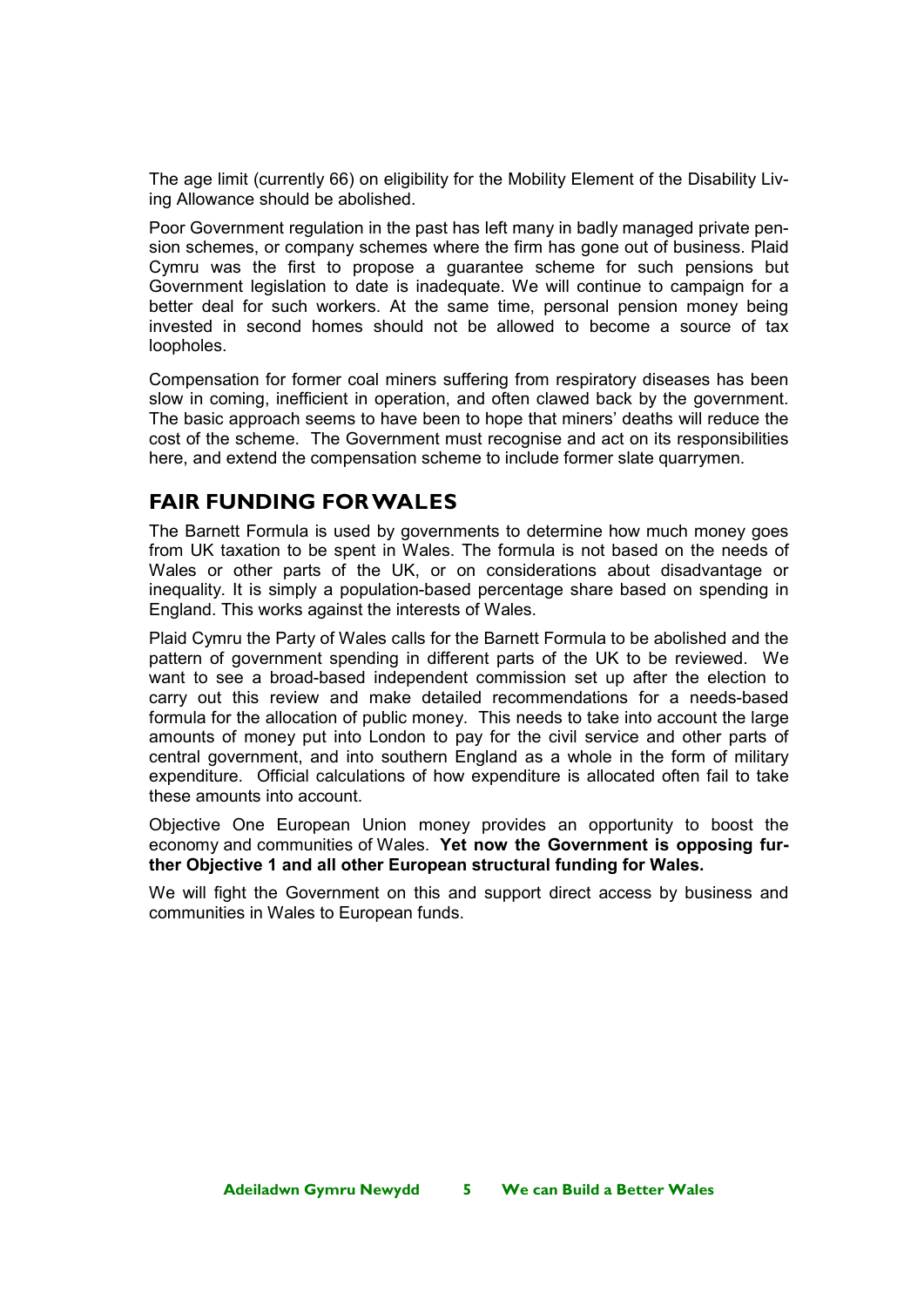## **THE ECONOMY AT THE CUTTING EDGE**

**Wales now needs a combination of investment in good quality public services - such as education, health, and public transport - with measures to help boost private sector investment in the industries and services of the future.** 

We want to see the economic development work of the Assembly Government adopting a different approach from that taken by the Welsh Development Agency. There is a real chance now to make a new start -

- **P** putting Wales at the forefront of the new environmental technologies
- spreading economic opportunity across all parts of Wales
- supporting the growth of indigenous companies and giving them a fair chance in competing to get contracts to supply goods and services to the public sector
- **PEDITE:** promoting social enterprise and ethical investment
- strengthening the links between higher and further education and economic activity, and
- providing up-to-date training opportunities.

Investment in Wales' economy must be spread equitably throughout all regions of Wales, each with its own dynamic urban growth centre serving a wider rural heartland.

**The increasingly clear need for an environmentally sustainable path of economic development provides an opportunity for Wales to be at the cutting edge of technology.** We want to ensure that Wales benefits from the increased demand for new technologies which –

- **EXT** are much more efficient in their use of energy, water, and other resources
- measure and minimise pollution
- clean up contaminated land
- cut down or process waste
- **F** re-use recycled materials
- communicate information and therefore cut down on the need for physical transport; and
- **generate energy in environmentally sustainable ways.**

We want to see the establishment of a network of regional technology centres, working directly on research for business in innovative technologies. The Assembly Government should also take action to ensure that there is broadband access for business in all parts of Wales.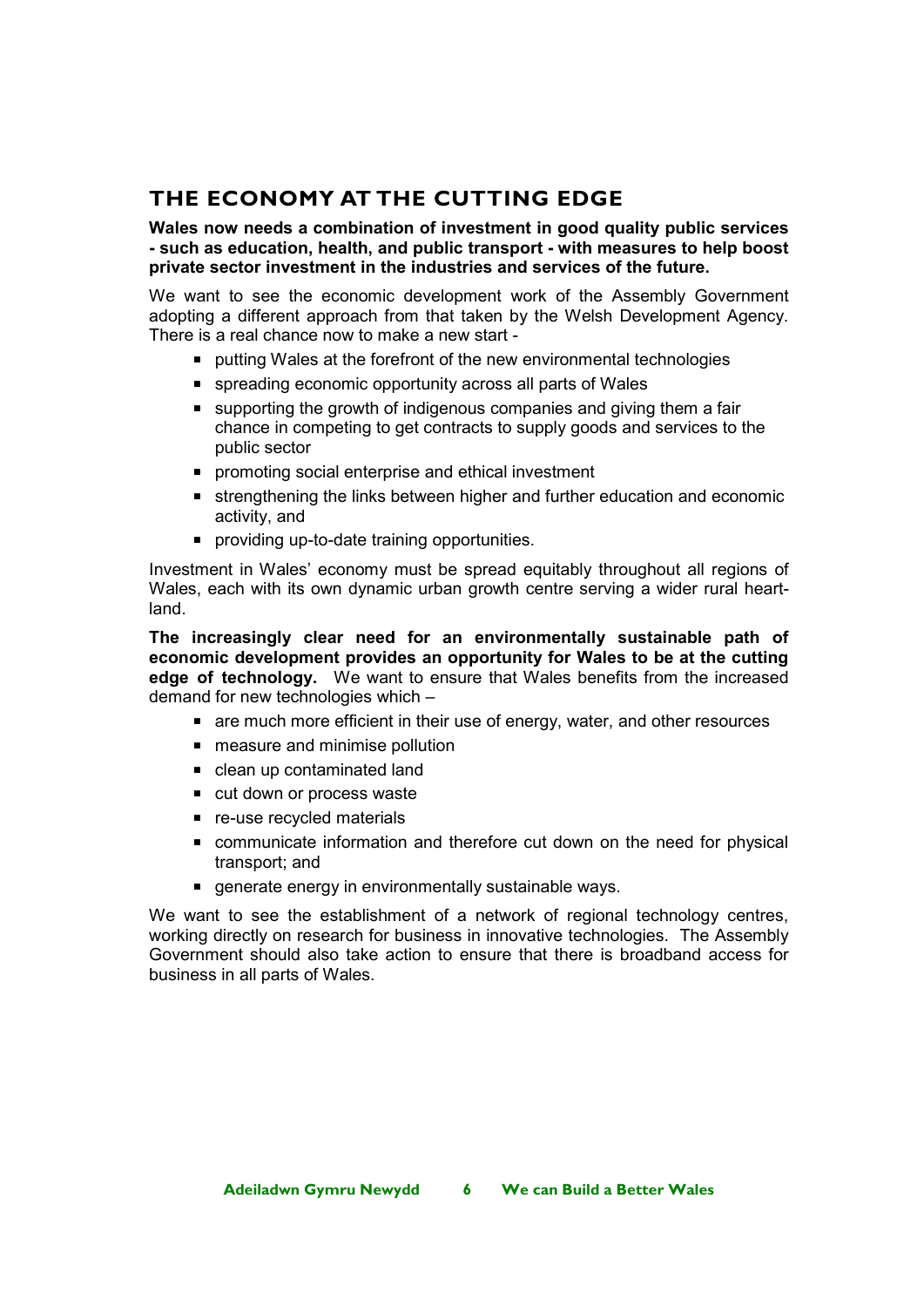## **CRISIS IN THE COUNTRYSIDE**

Plaid Cymru has always spoken up for our countryside, environment and farmers.

**Farmers must receive recognition and income as not only producers of food, but also as guardians of the countryside.** We welcome the principle of single farm payments and decoupling aid from production. Plaid Cymru the Party of Wales will fight to keep Less Favoured Area status in Wales and a vital support for our hill farmers and the countryside we value.

Farmers must be enabled to diversify and take full advantage of the opportunities offered by cultural and heritage tourism, sustainable forestry, organic farming methods, and renewable energy, including energy crops.

Young farmers especially require support to ensure a vibrant farming future.

#### **The planning framework must both respect the environment and allow for appropriate development to facilitate diversification.**

Public procurement under Best Value by schools, hospitals, the armed forces etc should be overhauled to ensure that locally-produced and fresh food can be favoured over products that travel a great distance at huge environmental cost and which in turn put local farmers and producers out of work. School meals are clearly an area where we can work to benefit both the health of our children and the wealth of our rural communities.

Marketing should build on the general perception that Wales is a source of good quality, safe, reliable and nutritious food, with good standards of animal welfare and environmental protection. We want to see this reinforced by Wales becoming a GM-free zone.

The most recent report form the Office of Fair Trading shows that the supermarkets continue to dominate and exploit both farmers and consumers. We will support a **statutory code of conduct** for supermarkets to protect market towns and family farms.

We have also proposed in Parliament a **Milk Ombudsman** to give dairy farmers a fair share of the money the public pays for milk.

Many parts of Wales and its economy, including fishing and tourism, depend entirely on there being healthy coasts and seas. We support the introduction of a comprehensive Marine Act to ensure that our coastline and marine environment are fully protected.

Urgent action is needed to tackle the housing crisis in parts of rural Wales and this is discussed later.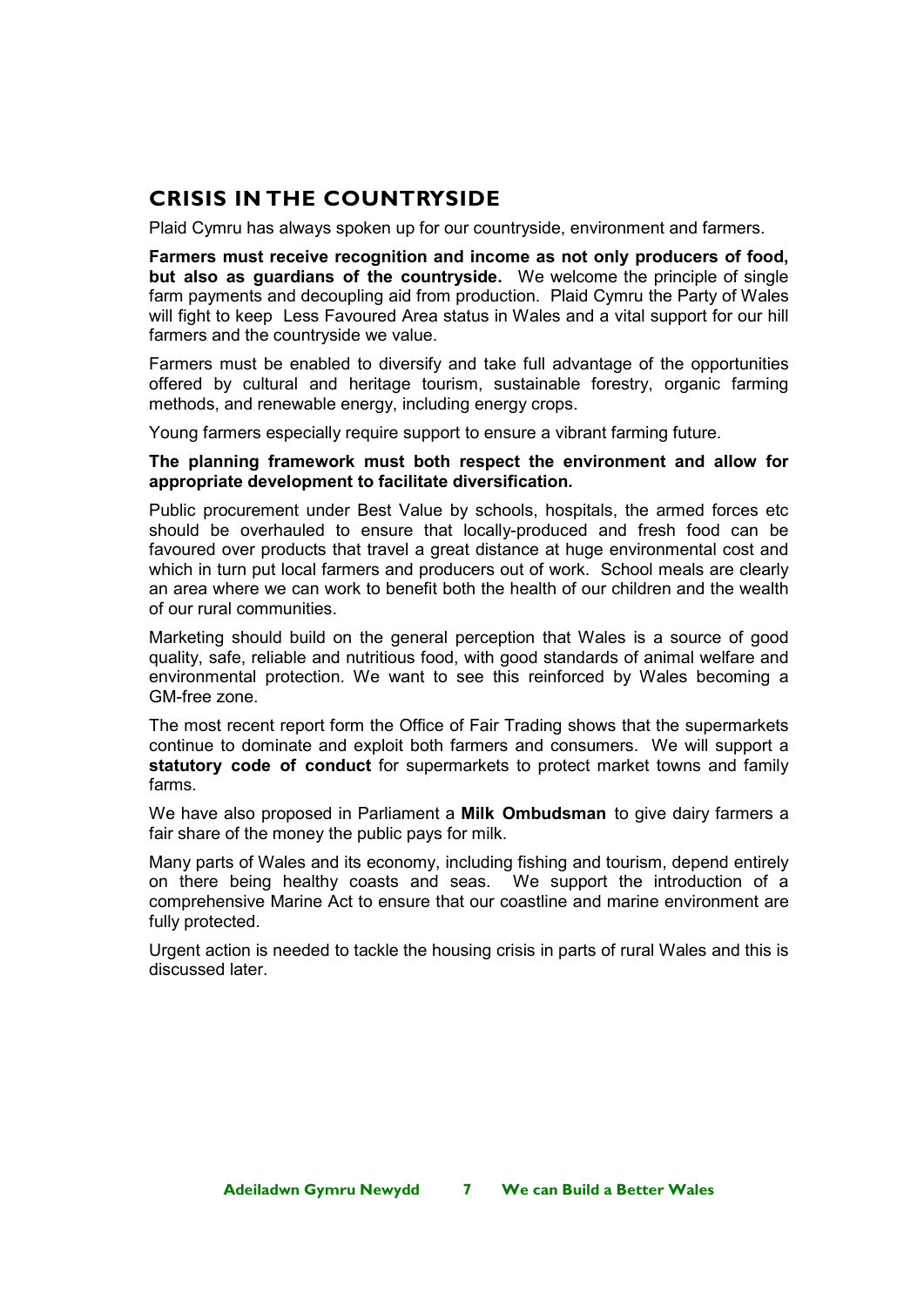## **A REAL PARLIAMENT**

**The establishment of the National Assembly was a vital step forward in the way Wales is governed. But its lack of real powers has allowed the Labour Government to get away with incompetence in our economy, health service and public infrastructure. It's time to move on.** 

The independent Richard Report has recommended a real Parliament, with primary law-making powers on devolved issues, and the introduction of a fairer voting system. We support these two key proposals and want to see them implemented at the earliest possible opportunity. **We will introduce legislation to create a proper Parliament as recommended by the Richard Commission** 

Plaid Cymru the Party of Wales's ambition for Wales is independence in Europe. This would involve full national status for Wales within international organisations such as the United Nations and the European Union. It will also mean full primary law-making and taxation powers. It will involve co-operation with Wales's neighbours. Such a move could only be taken with the support of the people of Wales expressed through a referendum.

In the meantime, we seek an immediate and substantial improvement in the representation of Wales within European Union structures. This is essential in order to protect the interests of Wales at a time when countries such as Catalonia in Spain and regions such as Germany's are proving very successful in getting benefits from being part of the EU.

## **FIGHTING DISCRIMINATION**

Plaid Cymru the Party of Wales proposes a written Bill of Rights to end discrimination in all walks of life.

We support stronger enforcement of equal pay legislation and employment rights protecting the position of part-timers.

We want the law to provide a right for unmarried partners to register their partnership and have property, pension and inheritance rights.

**We will fight racism in all its forms,** and we support the outlawing of employment discrimination on the basis of religious belief. We will press for action to increase representation of ethnic minority communities at all levels of politics and public life.

We will work to ensure that the Government's proposed Single Equality Body does not adversely impact on the individual issues raised by discrimination against different sectors of society.

#### **We believe that the trade unions have an essential part to play in protecting the rights of people at work**.

We would abolish the 8-week rule which currently limits the protection available from being sacked for going on strike.

We want to see a small compulsory levy on insurance policies to ensure people receive compensation for injuries at work even when the firms they worked for go out of business.

**We support the raising of the minimum wage to £5.60 an hour.**

**Adeiladwn Gymru Newydd 8 We can Build a Better Wales**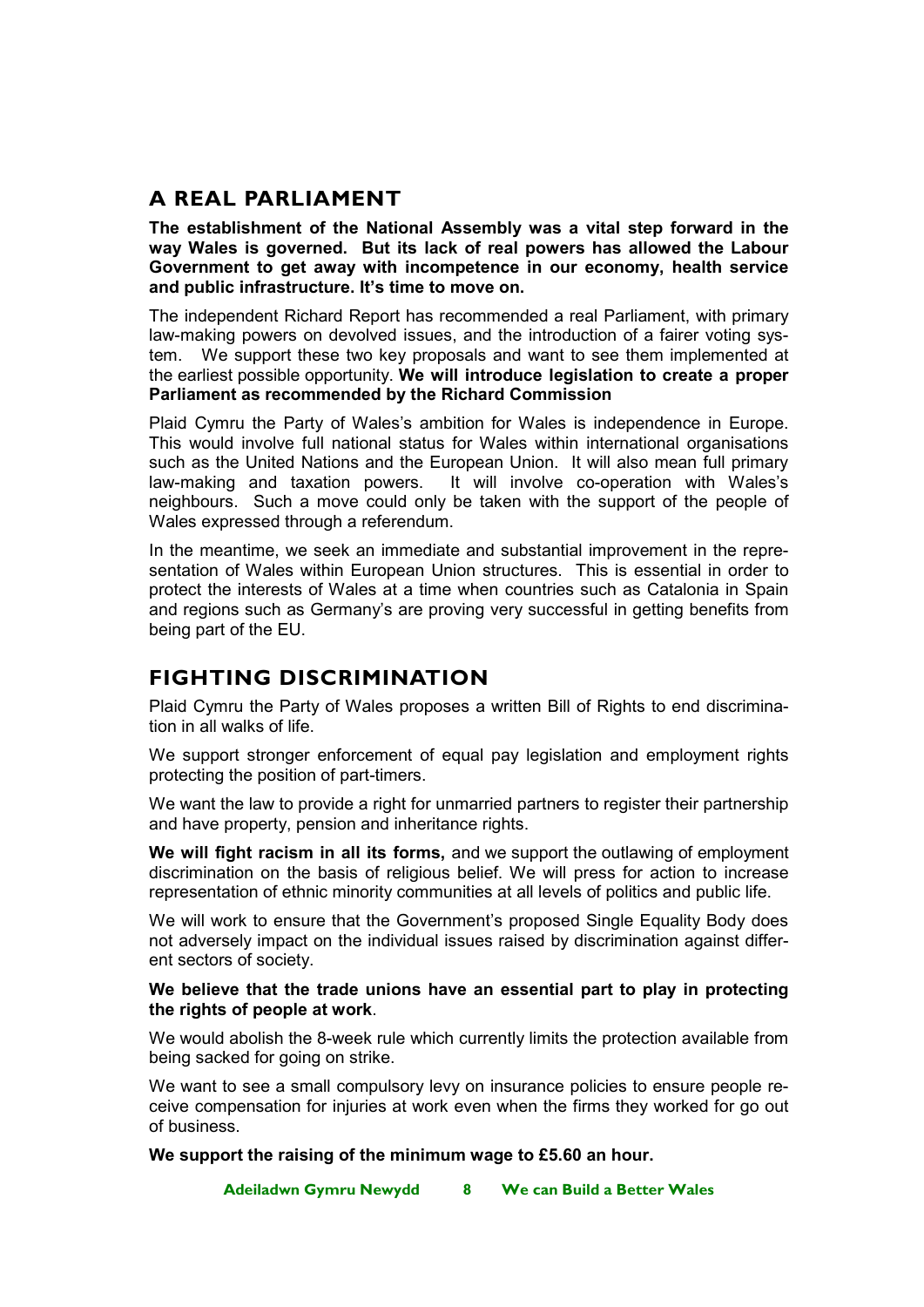# **BETTER PUBLIC SERVICES**

**Under New Labour people working in education and the health service have become tired of endless new initiatives, bureaucracy, market forces, and dishonest use of statistics. The public in turn are sick and tired of spin, broken promises and missed targets.** 

The privatised rail system has gone from bad to worse; public transport is getting more expensive in comparison to private cars and the Government has centralised wherever possible – taking power away from local communities.

**Plaid Cymru the Party of Wales, will** 

- **Restore the morale of people working in the public services, reducing unnecessary bureaucracy, scrapping market mechanisms, mobilising the dedication and professionalism - the public services' greatest assets.**
- **Bring the rail system into devolved public ownership.**
- **Scrap council tax; introduce fair voting for local councils and encourage local democratic accountability for public services**

The public services – education, health, public transport, etc. - are important both for the quality of life of people in Wales and also for the economy of Wales, which has been held back in many areas by poor health, low levels of skill, and decrepit communications. The debate about public services should, however, also encompass, alongside the high-spending major services such as education and the NHS, the need for good quality provision of services such as social work, post offices, and refuse collection.

The voluntary sector plays a crucial role in providing direct services, in innovating and experimenting, in mobilising public concern and willingness to help out, in strengthening local community life, and in putting forward policy ideas. Plaid Cymru will continue to support the work of the voluntary sector, and to help ensure it has access to decision-makers in the public sector.

## **HEALTH**

**Plaid Cymru the Party of Wales believes in a publicly-funded, free NHS, both because this is the most efficient way to deliver healthcare, and because it ensures that healthcare is available to all.** 

The Labour Party's neglect and incompetence is destroying the health service in Wales.

We have a crisis at present, because the Labour Government's promise to clear the waiting lists in Wales has been broken. Between 2000 and 2003, the number of hospital beds fell by 3%, while the number of in-patients receiving treatment fell by 4%!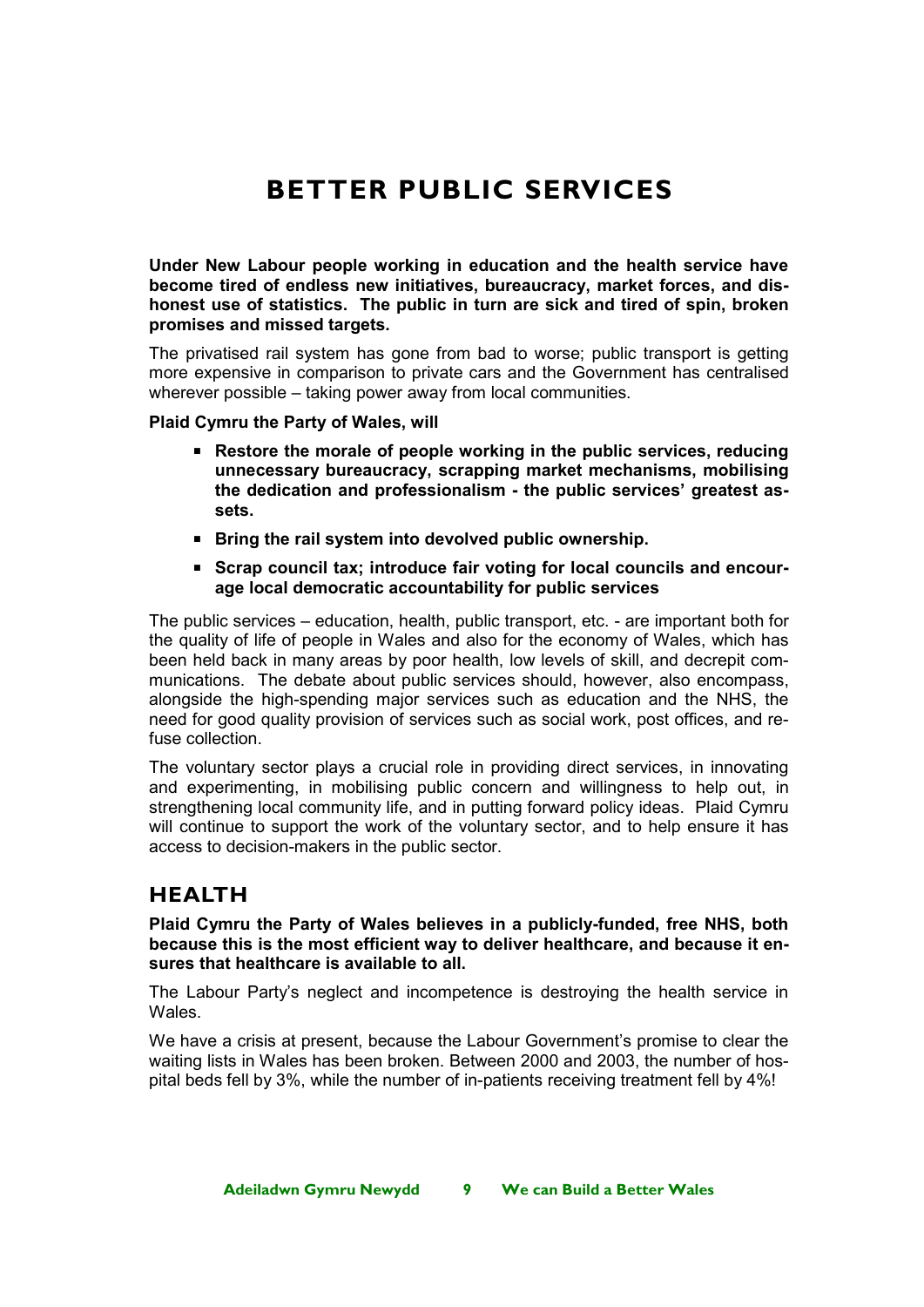**At this election, we will be campaigning for a 12 point action plant to tackle the current crisis, as well as other steps to build our health service and support those who work in it. All the measures we list here will reduce hospital waiting lists and waiting times.**

- 1. The use of existing capacity and the development of new capacity in GP surgeries so that more treatments can be carried out there.
- 2. The establishment of new NHS Walk-in Centres and Diagnostic & Treatment Centres, partly in order to take the pressure off hospital Accident and Emergency departments.
- 3. Steps to be taken to make it easier for people to move out of hospital when their treatment is completed or when hospital is not the best place for them.
- 4. Payments to care/nursing homes should be increased. The costs involved will still generally be far less expensive than the use of hospital beds.
- 5. Improved out-of-hospital care for people with disabilities, particularly in their own homes. There should be free home care for the disabled.
- 6. Increased support for carers looking after people in their own homes, so that they do not reach a point where putting someone in hospital comes to look like the only practical option.
- 7. A school nurse to be available to every pupil at school so that parents don't feel it is necessary to involve hospitals in minor problems, but have assessment and treatment for their children easily available.

#### **Urgent steps also have to be taken within hospitals to improve on the way they currently operate, so that more patients can be treated.** We want to see:

- 8. More use of the skills of nurses, physiotherapists, and social workers; more availability of training for them; and improved working conditions.
- 9. An increase of 50 in the provision of intensive care beds.
- 10. Better utilisation of the capacity which exists in some hospitals in Wales for much of the time.
- 11. No more operations cancelled on the day.
- 12. A campaign to combat the MRSA "super bugs".

In the longer term, the structure and financial organisation of the NHS in Wales must be changed, to end any element of the internal market approach.

We will introduce free eye tests and dental checks.

We will improve the state of NHS dentistry in Wales by introducing bursaries for students studying dentistry and incentives for dentists to train trainees and work in local areas suffering from severe shortages of NHS dentists.

Good health is not simply about a good health service.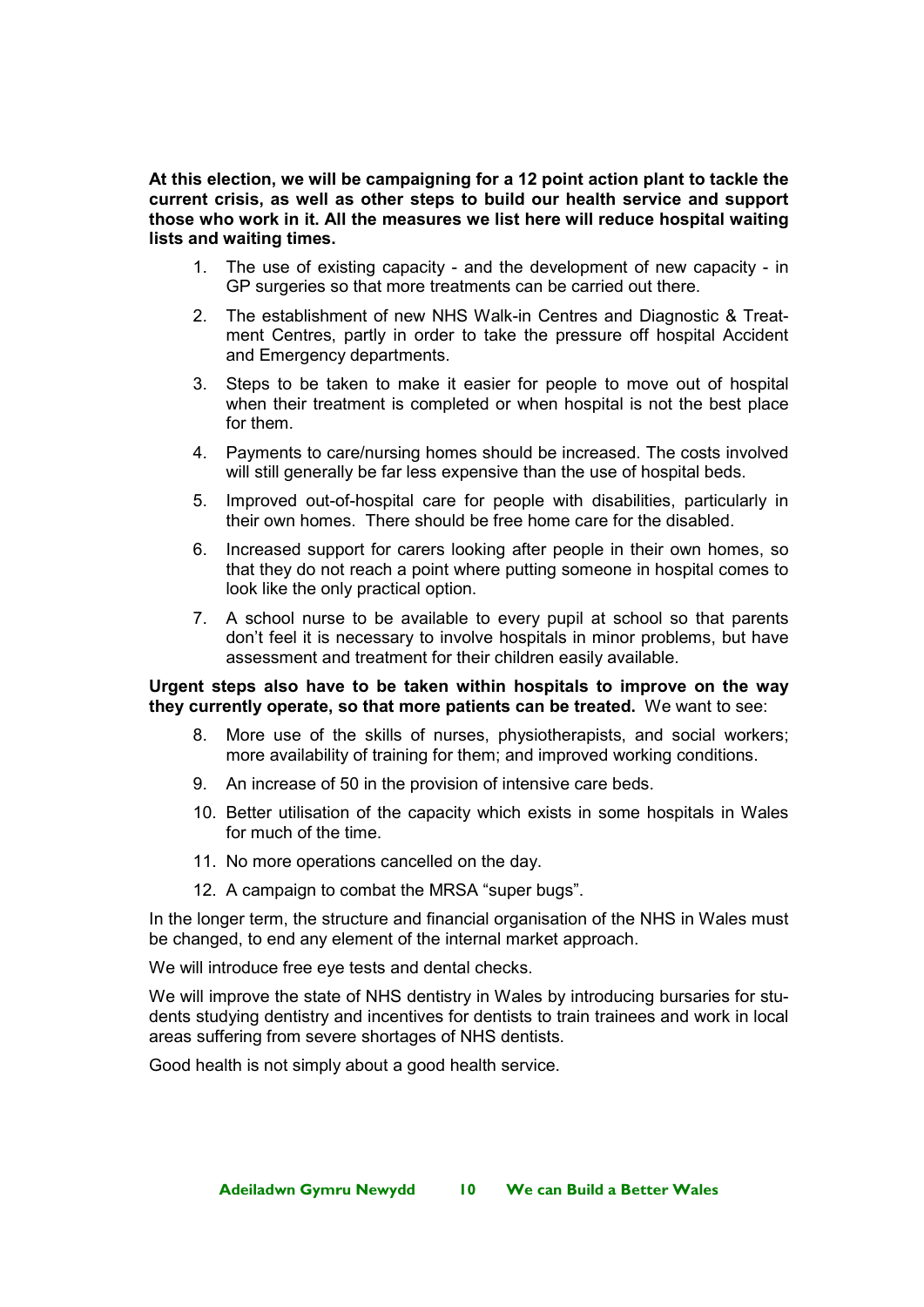We need to tackle the causes of ill-health. These include not only long-standing causes such as poverty and unhealthy working and housing conditions, but increasingly also the misuse of drugs, lack of exercise, and exploitative marketing to young children. **Plaid Cymru will seek a ban on the advertising of unhealthy food and drink on children's television, and encourage schools to get rid of junk food vending machines.** We have supported the Children's Food and Nutrition Bill in Parliament to improve school dinners.

We will work for a ban on smoking in public places, in the interests of children's as well as adults' health.

## **EDUCATION**

The Thatcher Government also brought market mechanisms into education, overloading teachers and in many cases undermining their commitment. As with health spending, Labour has made many misleading announcements about additional expenditure, most of which has failed to materialise in practice.

There has also been a narrowing down in governments' understanding of the purposes of education, so that it is seen as simply about meeting the requirements of employers. Important though these are, education is also about the development of creativity, a well-informed democracy, and an understanding and appreciation of the world around us.

To undermine and demoralise teachers in the way that recent governments have done is to squander an extremely valuable asset. At the same time, loading university students with a massive burden of debt discourages many people from entering higher education, reversing the opening up of opportunity which took place a generation and more ago.

The establishment of the National Assembly has allowed education to develop differently in Wales than in the rest of the UK and, in particular, we would support the replacement of A levels with the Welsh baccalaureate and wish to see the new citizenship strand of the curriculum ensure that Welsh pupils value their place in the world and their role in protecting our environment for the future.

To ensure better education, we demand:

- adequate funding for education in Wales, based on the scrapping of the Barnett Formula
- **F** full legislative power for the Assembly in the field of education
- a higher share for Welsh universities of scientific research funding
- a fully funded provision for students in higher education, and without top-up fees, ending the present system of fees and debt
- a Welsh Federal College.

We would oppose any imposition of a new retirement age for teachers without negotiation and agreement.

We value the whole team in our schools, including support staff.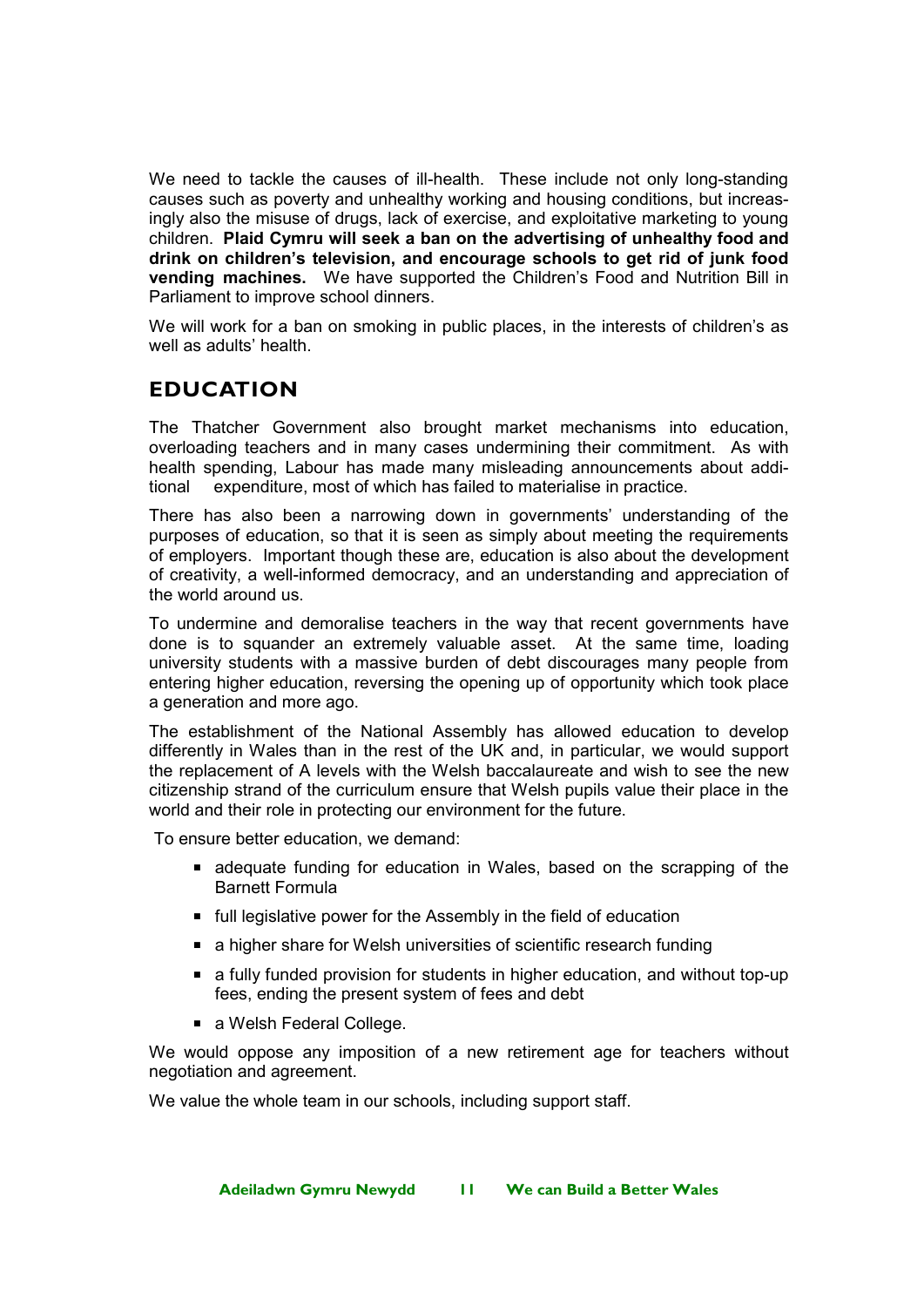## **SOCIAL CARE**

**We will campaign for the cash and support necessary to recruit and retain the staff needed to provide good quality social services. We also want to see greater recognition of and support for carers.** 

Plaid Cymru will:

 Extend nursery provision to provide parents with the option of childcare for all children aged 3 and 4

Extend government aid for registered childminders to unregistered people who are family members (other than parents) looking after other family members. We will oppose the Mental Health Bill until mental health services are strong enough throughout Wales to deal with its consequences.

The reorganisation in Scotland of long-term care for the elderly, integrating care with NHS health provision, is a good example of a large-scale initiative which has been possible because of the substantial devolved power for the Scottish Parliament. Wales should follow this example. **Plaid Cymru the Party of Wales supports free long term care for the elderly.** 

## **TRANSPORT**

#### **Under New Labour, Wales is on a road to nowhere.**

Plaid Cymru the Party of Wales wants to see

- **Privatisation of the railways reversed, by converting public payments into** shares
- Congestion charging in our main towns and cities as appropriate, with the funding going directly to public transport
- An integrated Welsh transport system, with a real effort to improve interchange between different modes, e.g. bus services linked to railway stations and rail timetables
- Greater investment in bus services in rural areas
- **IMPROVE North-south links to support better public transport as well as private** and business travel
- **Planning policies to encourage public transport access for shopping centres,** leisure facilities, and housing developments. When public services such as post offices and courts are closed, as well as causing inconvenience, that also has the effect of generating increased traffic
- Investment in and research into the use of less-polluting fuels, e.g. hydrogen
- More attention to the needs of cyclists and pedestrians, such as cycle tracks and safe routes to school.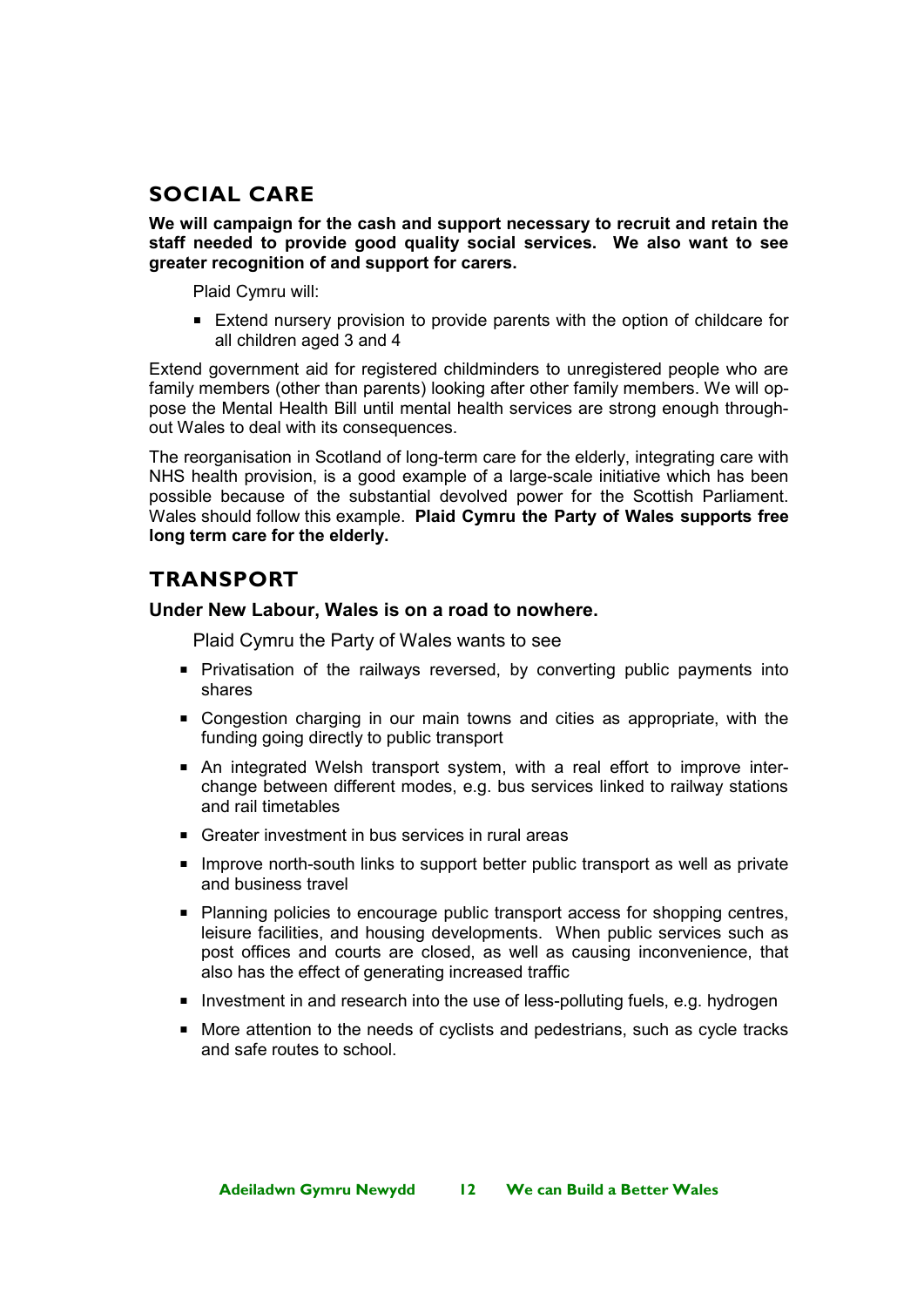## **HOUSING**

**The affordability gap in many of our communities is driving young people out of their home areas and blighting local services.** House prices in Wales rose 124% from 1997 to 2004. Significantly, 82% of this growth occurred in 2001-2004.

We have set out our full proposals in a consultation paper; these include:

- **Policies to ensure the availability of affordable housing for local people to** rent or buy. There are towns and villages in Wales where second homes amount to more than 25% of the total housing stock. Local councils should be empowered to restrict these if necessary, using planning use classes.
- Affordable homes in all new developments of more than 10 houses.
- Establish Community Land Trusts in local areas to develop affordable homes for local people with National Assembly assistance. This could include publicly owned land which would not otherwise be developed for housing.
- More resources to be put into the Assembly's first-time buyers' scheme.
- Change the stamp duty system; introducing a zero rate for principal residences up to a price level reflecting the average house price, followed by incremental duties, up to 8% on houses costing over £750,000.
- An end to the ridiculous system whereby VAT is charged on housing renovation and improvements, even though it is zero on new buildings.
- A drive to improve the energy efficiency and insulation of council and socially owned housing.

## **CRIME**

**The causes of crime can only be tackled through a full range of policies for the economy, education, social justice, and the regeneration of communities.**  Poorly designed housing developments also contribute to increasing the opportunities for crime. Unfortunately, it seems Government's answer to disaffection is to encourage mass binge drinking, fuelling even more crime and problems in our towns.

We have set out our proposals in full in our *Safer Communities* paper; they include:

- A national community safety strategy for Wales
- Devolve the criminal justice service and police to the National Assembly
- More drug rehabilitation places and programmes, partly funded from confiscated drugs money
- **Drugs and alcohol education in every school in Wales**
- Better amenities for young people in their communities to help counter the attractions of town centre binge drinking
- **EXECTED EXECTED** Legislation to hold pub and club owners responsible for policing and health costs rising from their customers' behaviour
- Stricter controls on how drinks are advertised and marketed, including health warnings
- **Provide greater support for victims and witnesses to help people feel safer** in their communities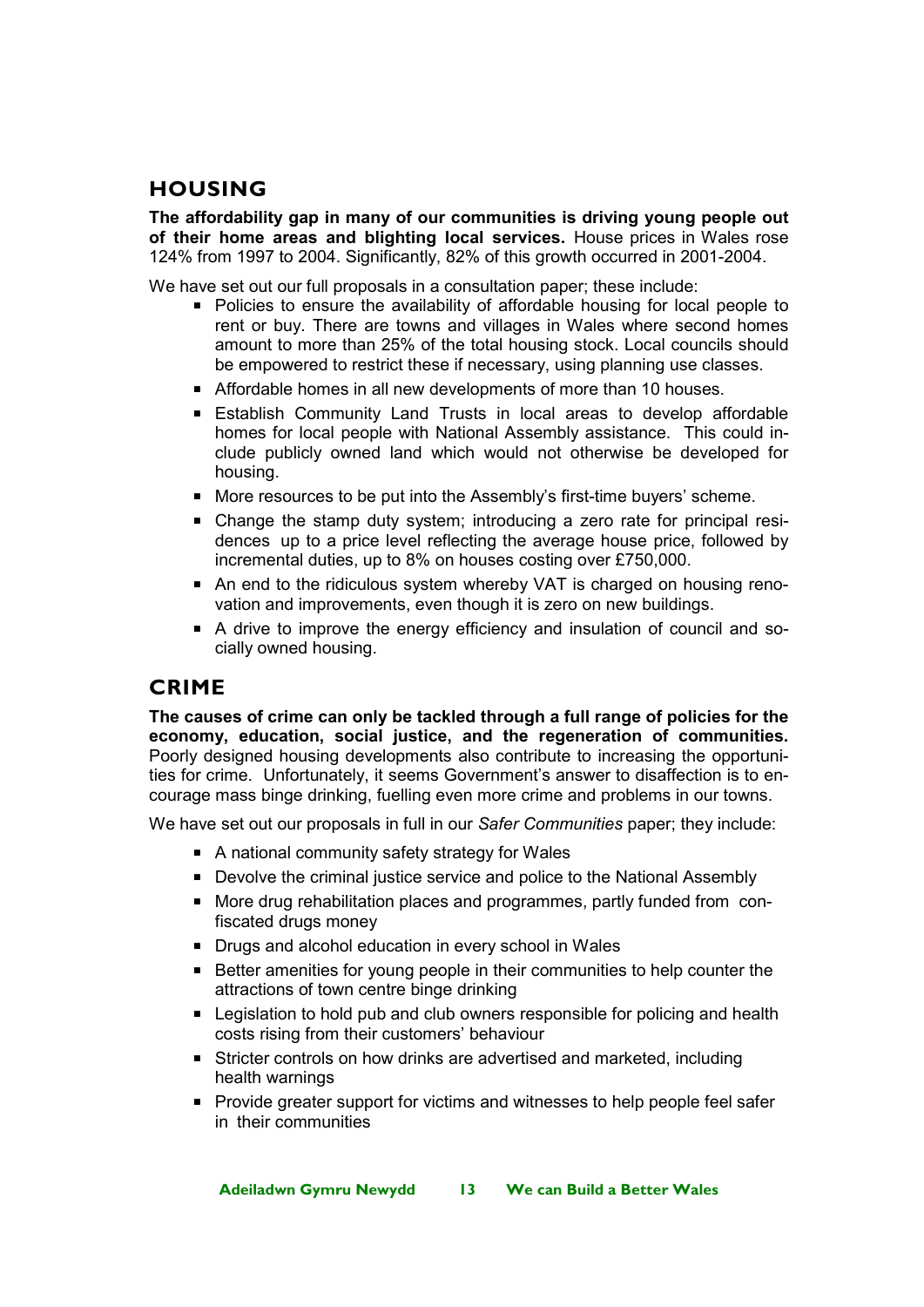- Use restorative justice and community sentencing, where appropriate, so that the criminal contributes back to society
- Cut the bureaucracy that keeps police officers deskbound 50% of the time
- $\blacksquare$  Invest in mobile CCTV.

Rather than addressing these real concerns, the Government wants to chase the expensive "toys for the boys" solution of ID cards. **Plaid Cymru the Party of Wales will oppose this and use the billions saved to invest in the above.** 

## **CULTURE**

Plaid Cymru the Party of Wales wants to see a fully bilingual nation, with each and every child given the opportunity to learn Welsh. We want positive steps to support the communities which contribute to making Wales a multi-cultural society.

**We will introduce a new Welsh Language Bill in the next Parliament**, following extensive consultation, which will seek to enhance language rights. We are pressing for Welsh to become an officially recognised language (like Irish) in EU institutions.

We have campaigned for Wales to lead in the take-up of digital broadcasting, ensuring that all those who pay the licence fee receive a digital signal in Wales. We welcome the achievements of S4C and want to see its budget protected and increased to deal with digital broadcasting. We regret the recent decline in English language broadcasting originating from Wales and will continue to argue the case for devolution and regionalism within the BBC and commercial channels. The new Trust proposed for the BBC should have direct representation from Wales.

Support for the arts, museums, libraries, sport, and our historic environment, is an important part of the provision of public services. We will work for the establishment of a National Gallery for the Visual Arts, and will encourage national cultural institutions to strengthen their links with communities throughout Wales.

## **ACCOUNTABILITY**

Many public services are provided by local authorities, which also make important planning decisions and have an important role as representatives of local people. It is essential that these functions are carried out by councils which are fully equipped for these tasks and command public respect. Plaid Cymru the Party of Wales, believes that this requires –

- The abolition of council tax and its replacement by local income tax
- **Proportional representation and votes at 16.**
- Recruitment of candidates for local council seats from as wide a range as possible of the local population. Ethnic minority communities must be fully represented on local authorities.
- **Effective public consultation, particularly for young people and other politi**cally marginalised groups.
- **Increasing the autonomy of councils, especially over expenditure priorities.**
- Stronger community councils.

We will press for the development of a separate civil and public service for Wales, providing an integrated career structure covering local government, the Assembly and other public bodies in Wales.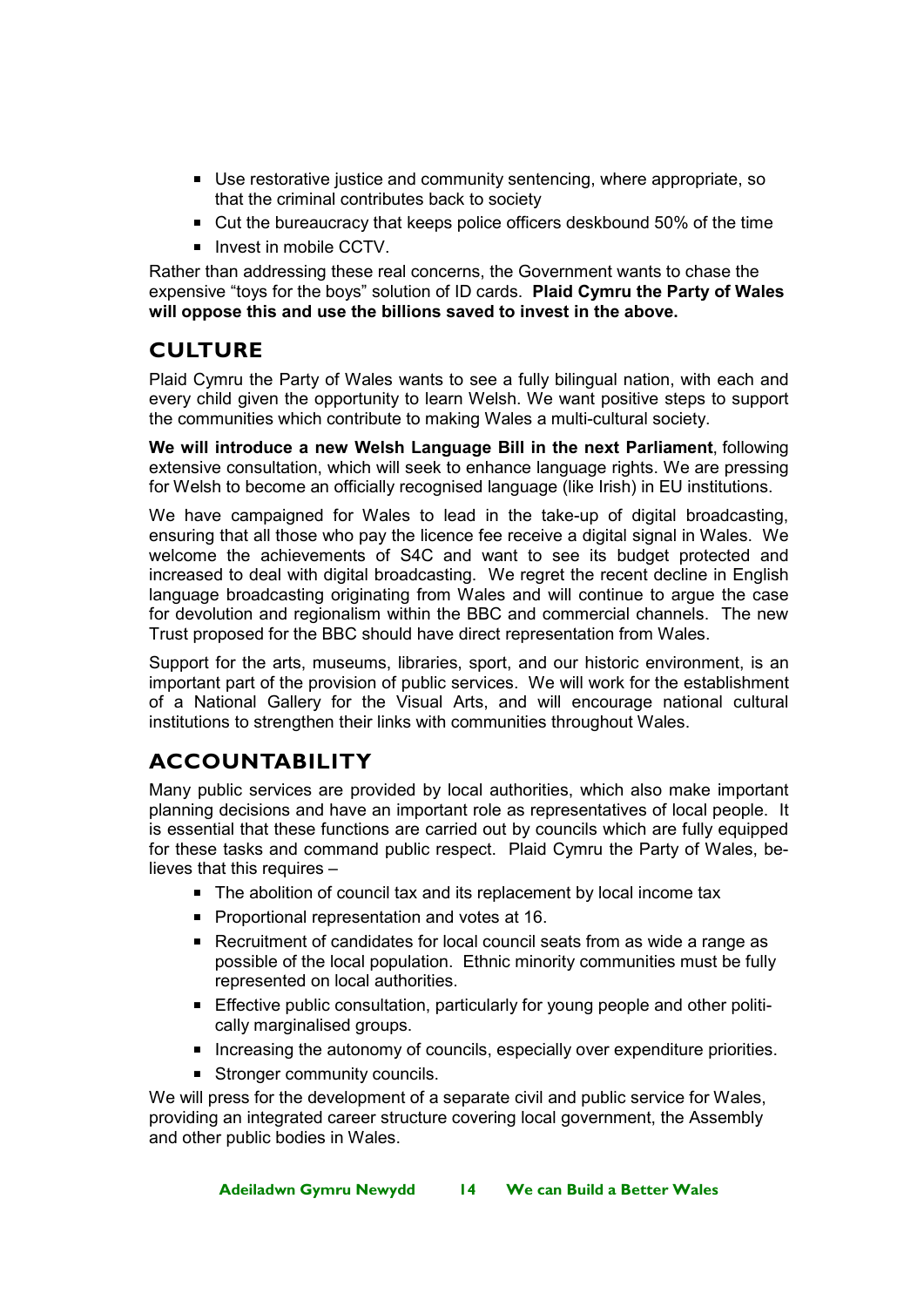# **A BETTER WORLD**

**Under New Labour, Tony Blair has dragged the UK into a disastrous and unjustified war in Iraq; the UK has been closely aligned with a right-wing Republican US President and the idea of an "ethical foreign policy" has been completely abandoned.** 

Plaid Cymru the Party of Wales will

- Never support a war without United Nations approval.
- Replace the current policy of subservience to the USA with a renewal of the idea of "ethical foreign policy", based on values of peace and justice.
- Argue for a fairer deal for the world's poor to make poverty history.
- Put the challenge of climate change at the heart of everything we do.

## **ONE WORLD**

The Bush/Blair "war against terrorism" is misconceived. Although of course there is a need to protect ourselves against possible terrorist attacks, it is important also to strike at the roots of terrorism. These are often about the injustices suffered by the poor of the world. Unless basic injustices are tackled in a serious way, there will be a further build-up in tension, terrorism, and conflict. Policies for justice are therefore also policies for peace.

A key part of this must be the establishment of a much fairer system for international trade. We support Fair Trade principles and reject the WTO and World Bank obsession with privatising services in developing countries.

We support an increase in overseas aid to reach the United Nations target of 0.7% of GDP (national income), and a commitment to the 2015 International Development Targets. The achievement of these targets, designed to tackle the world's major social and health problems, for example the need for access to clean water, could be financed through a transfer of resources away from military expenditure, a tax on international air travel, and the introduction of the proposed Tobin Tax on international currency speculation.

Their heavy debt burden is a major obstacle to development in poor nations. While welcoming recent proposals for partial unilateral debt write-off for some of the poorest countries, we believe that a full and real cancellation of debt is essential and we will work towards achieving it.

Plaid Cymru the Party of Wales is committed to the building of effective political and economic institutions at a world level. We will press for these to be as democratic at possible. That implies a fundamental change for world economic institutions such as the International Monetary Fund, World Trade Organisation and World Bank.

The capacity of the United Nations for peace-keeping and conflict prevention should be strengthened.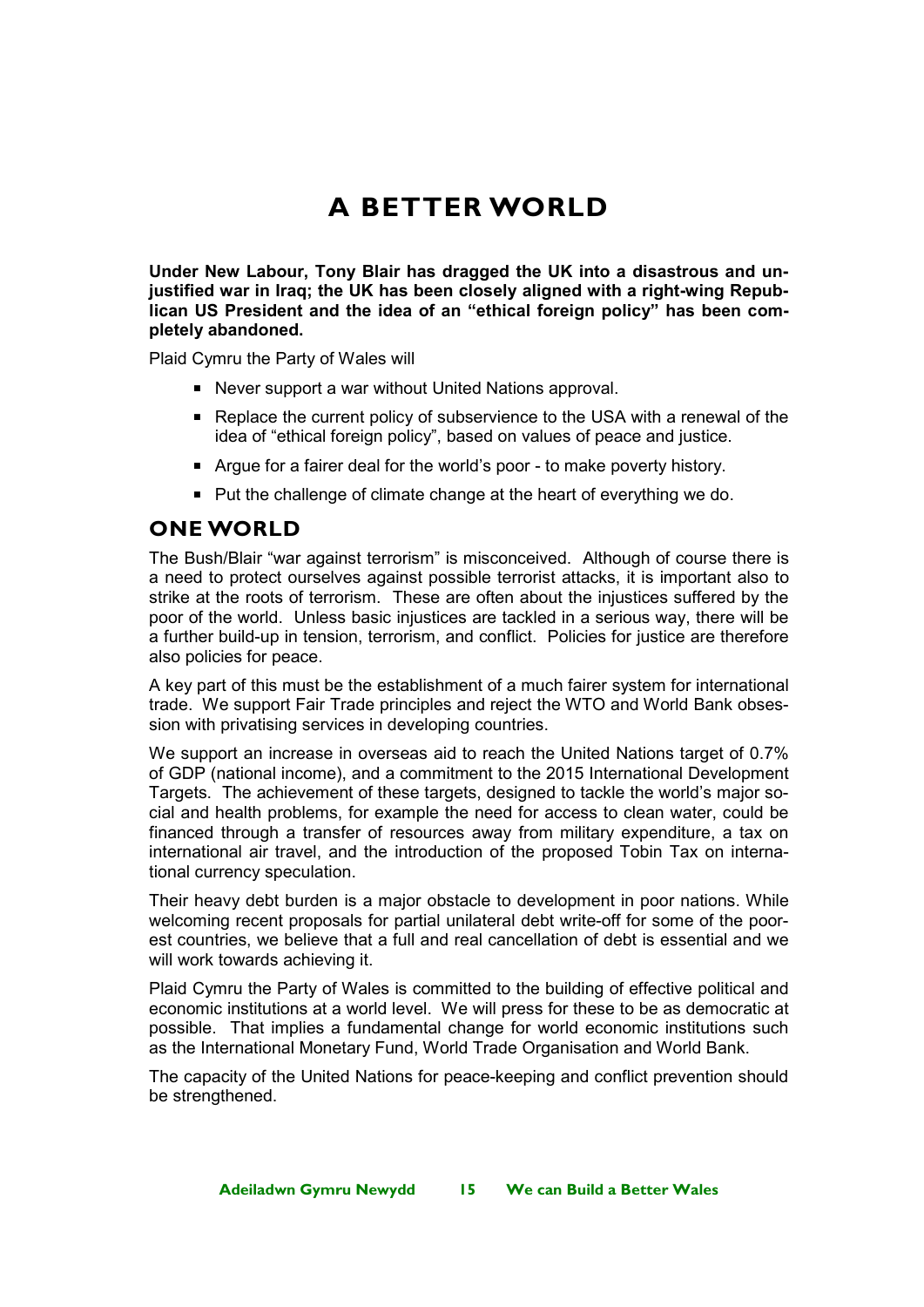**We reiterate our opposition to all weapons of mass destruction, including the UK's nuclear weapons and we will not support such expenditure**. We would reduce arms expenditure and establish a Ministry for Peace to lead a drive to tackle the causes of war. The UK government should play an active role in pushing for the adoption of a legally binding international Arms Trade Treaty by 2006.

Plaid Cymru the Party of Wales, opposed US/UK military action in Afghanistan and Iraq. We are now leading the campaign to impeach Tony Blair for the way he twisted the truth to justify the war in Iraq.

## **IMMIGRATION AND REFUGEES**

Many of the policies we have already outlined – above all, those for tackling the causes of war and economic injustice – will reduce the need felt by many people to flee long distances as emigrants and refugees. At the same time, we also recognise that immigrants and refugees often make an enormous contribution to the countries and communities they join. **We will not prey on people's fears of an inefficient and under-resourced asylum system to win votes.** 

Rather, we recognise the dignity of the human spirit and will seek the abolition of the present practice of keeping asylum seekers in prisons. There should be easy and emergency access for all requiring advice on immigration and asylum.

Wales has accepted economic migrants from many other parts of the UK and Europe for many decades. We recognise that today many are being exploited as a way of circumventing the minimum wage and undercutting local workers. We would support a crackdown on this abuse.

## **EUROPE**

**Plaid Cymru the Party of Wales, is committed to the further development of Europe as a co-operating union of diverse nations.** We want to see Wales play its full part as one of the nations of Europe, with a much stronger representation for Wales in European Union institutions.

We want to see greater co-operation within the European Union on matters concerned with foreign policy, conflict prevention, and the use of military force for peacekeeping purposes. The EU is potentially a very important counterweight in the world to the power of the USA.

Plaid Cymru the Party of Wales was the first party in the UK to call for a written European Constitution. In principle therefore we welcome the proposed constitution and the promised referendum.

We now want to see some commitments from the UK Government regarding the way in which they would play their part in the workings of this new constitution, which could boost representation for Wales in EU institutions. We want to see the Government agree to consultation for the National Assembly on new proposals coming from the European Commission, and representation for Wales in UK delegations in the Council of Ministers. Without these undertakings from the UK Government, the new constitution will not work at its best.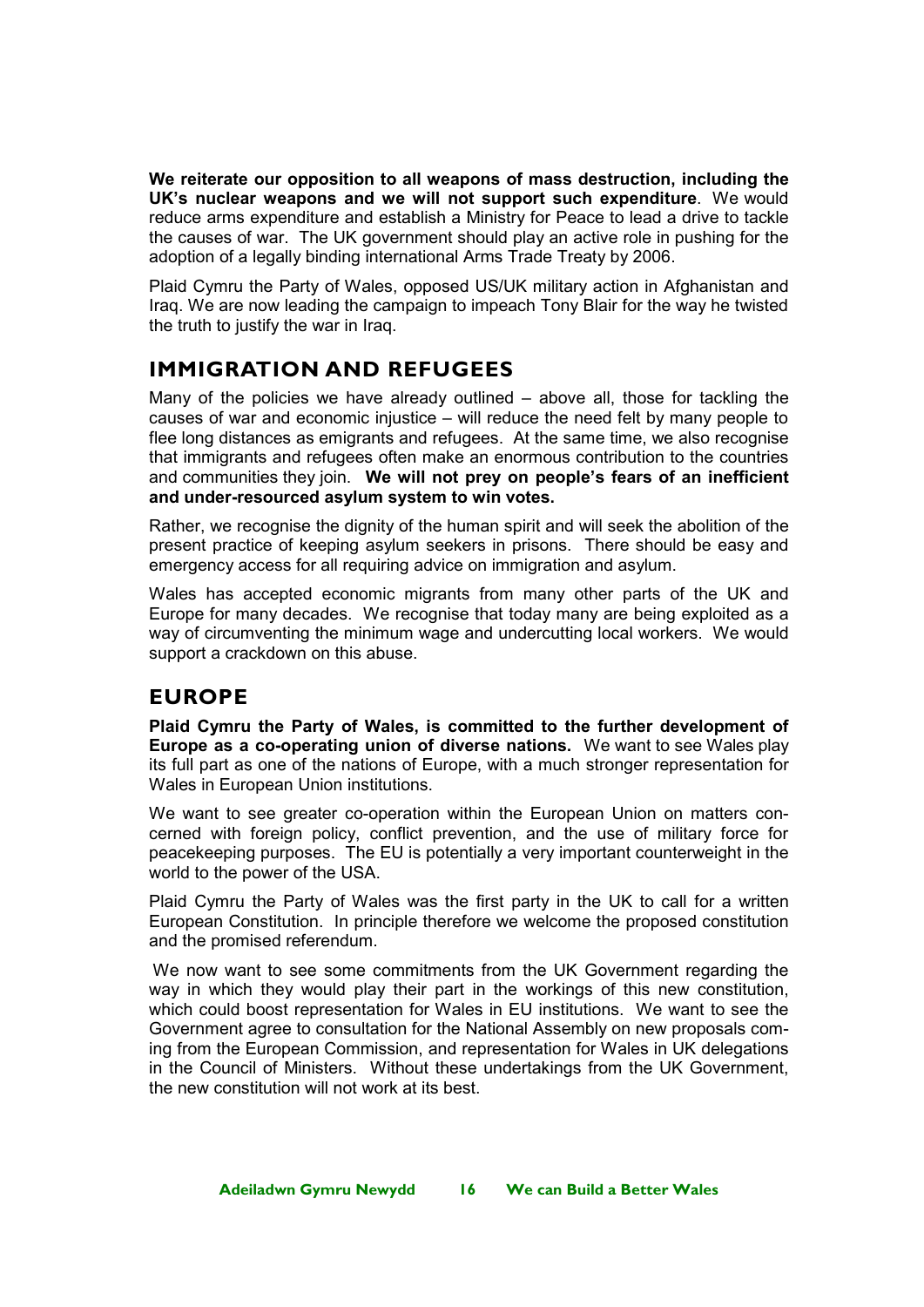## **THE GLOBAL ENVIRONMENT & CLIMATE CHANGE**

**Global climate change produced by emissions of carbon dioxide and other greenhouse gases requires concerted and urgent action by the world community.** We must now look past the Kyoto Treaty, regrettably not supported by the USA, for a new international agreement to limit, then reduce greenhouse gas emissions. An essential part of this is a shift worldwide in energy policy to cut carbon emissions by reducing the use of fossil fuels and increasing the use of renewables.

The enormous contribution tropical rainforests make to the weather system and the diversity of life and genetic resources on this planet, should be recognised through a UN-organised system of incentives to ensure that tropical countries can earn more money through maintaining their forests than through destroying them.

Third world economic development is an important means of raising living standards and improving health. But, like development in the richer countries, it needs to be environmentally sustainable so that it can continue long-term. The technologies needed to achieve this, such as renewable energy technologies, have already been created, but a much greater political drive is needed to see them put into practice on a sufficiently large and affordable scale.

Energy provides a key example of the need to implement technological change. Fossil fuels are polluting, are the main cause of global climate change, and will eventually run out. Our dependence on Middle Eastern oil is a major threat to world peace because of the constant temptation to use military force to secure oil supplies. This was an important factor in the Iraq war.

Renewable energy sources - including energy from the sun, tides, wind, water, and energy crops - are far more benign for the environment and world peace, and cannot run out. Taken together, Wales has more than enough resources for a non-fossil fuel future. Alternative fuels such as hydrogen can solve storage and supply problems.

There is a need to be sensitive and selective about where renewable energy developments are sited, but there is also an undoubted need to become less dependent on coal and oil. **Plaid Cymru the Party of Wales does not support new nuclear power stations,** particularly as civil nuclear power fuels nuclear weapons development; is heavily subsidised; and cannot safely dispose of the highly toxic waste.

The National Assembly must have full responsibility for energy policy and must then establish a programme to make use of the huge potential of renewable energy resources in Wales; to promote the more efficient and economical use of energy; and use planning powers to require new building developments to incorporate appropriate renewables. **This should include converting existing subsidies to more easily accessible support for the public to use renewables in their own homes, for example by installing mini roof wind turbines or solar panels**.

Welsh and UK Government policy must include benchmarks for greenhouse gas reductions to reach the 60% target by 2050.

Such policies are essential, as climate change will effect us greatly here in Wales. We may see our familiar plant and animal species die out, a much greater risk of flooding and drought, and new diseases.

**Plaid Cymru MPs will put the environment and tackling climate change at the heart of everything we do in Parliament.**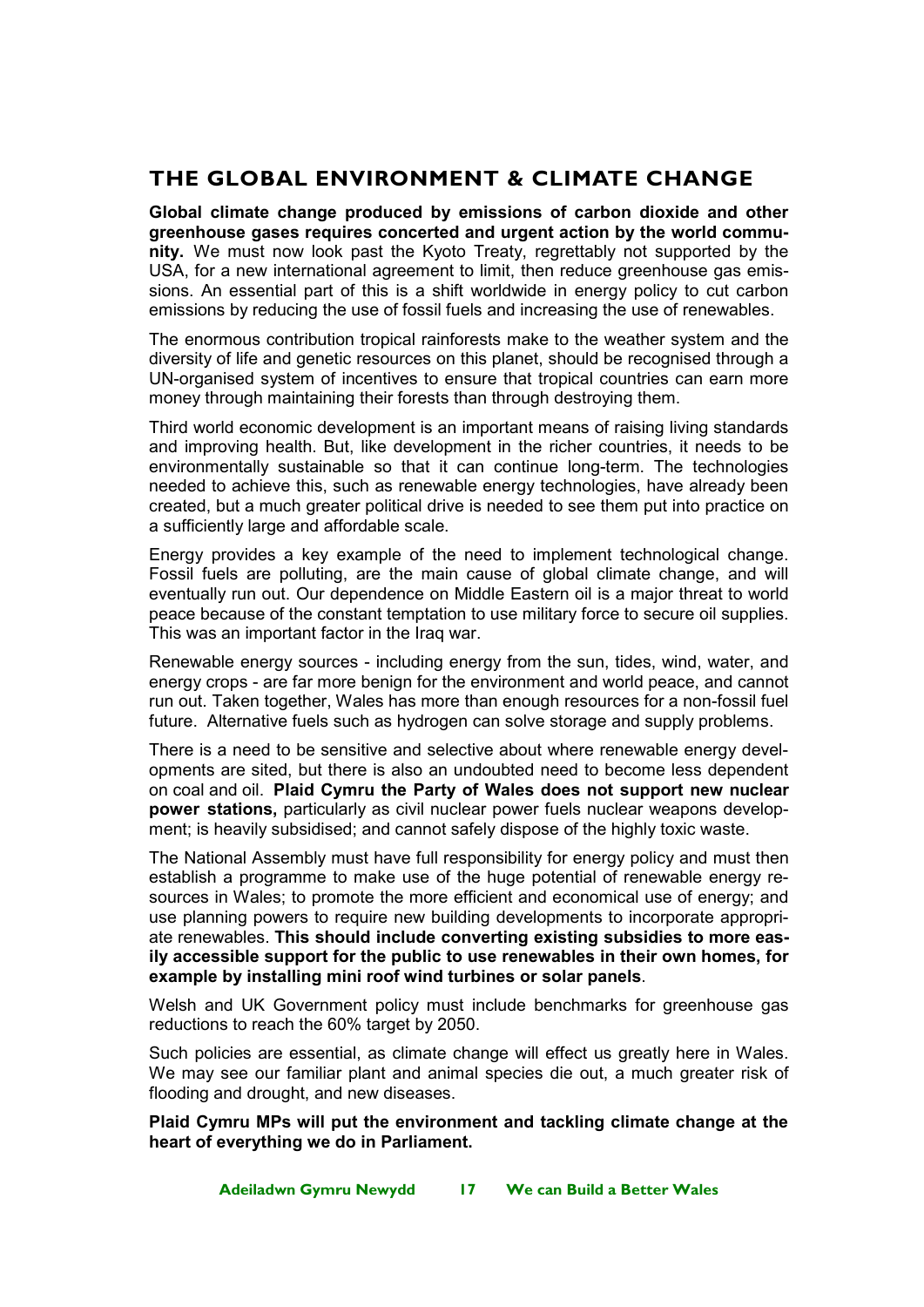# *~ People's Contract ~*

*Plaid Cymru candidates in the forthcoming Westminster election are offering a contract to voters in each and every constituency throughout Wales Our world…* 

- *We will not support UK military action which has not been approved by the United Nations under international law*
- *We will continue to lead the campaign for the impeachment of Tony Blair*
- *We will support fair trade*
- *We will vote in Parliament for an increase in overseas aid to reach the United Nations target of 0.7% of national income*

#### *Our nation…*

- *We will introduce legislation in Westminster to create a proper Parliament for Wales as recommended by the Richard Commission*
- *We will fight for better representation for Wales in Europe and to ensure full European and match funding for West Wales and the Valleys post 2007*
- *We will fight for fairer funding for Wales, particularly for our health service*
- *We will propose measures to achieve a fairer distribution of wealth between rich and poor*

#### *Our health…*

- *We will fight to increase the capacity of the NHS in Wales*
- *We support a ban on smoking in public places*
- *More and more of our children are overweight; we will oppose the promotion of unhealthy food on children's television and in schools*

#### *Our communities…*

- *We will vote for the retirement pension to be raised each year in line with average earnings. We will seek to end the discrimination against women in the present national insurance system*
- We will press for the scrapping of the unjust council tax and its replacement by a fairer local in*come tax*
- *We will fight to change the law to increase the availability of affordable housing for local people*
- *We will work to protect our high streets and family farms from the excessive domination of supermarkets and major food corporations.*
- *We will support action to increase the representation of ethnic minority communities in national and local politics*
- *We will endeavour to achieve greater use of community sentencing*
- *We will press for greatly expanded provision of treatment, counselling, and rehabilitation for people suffering from drug addiction*
- *We will introduce a new Welsh Language Bill*
- *We will continue to oppose the introduction of compulsory identity cards*
- *We will continue to oppose top-up tuition fees*

#### *Our environment and our future…*

- *The threat from climate change will be at the heart of our work in Parliament. We will fight for international agreements on greenhouse gas emissions and to promote energy efficiency.*
- *We will oppose the growing of GM crops in Wales and Europe*
- We will always put the people of Wales first and take every opportunity in the Westminster Par*liament to build a better Wales*